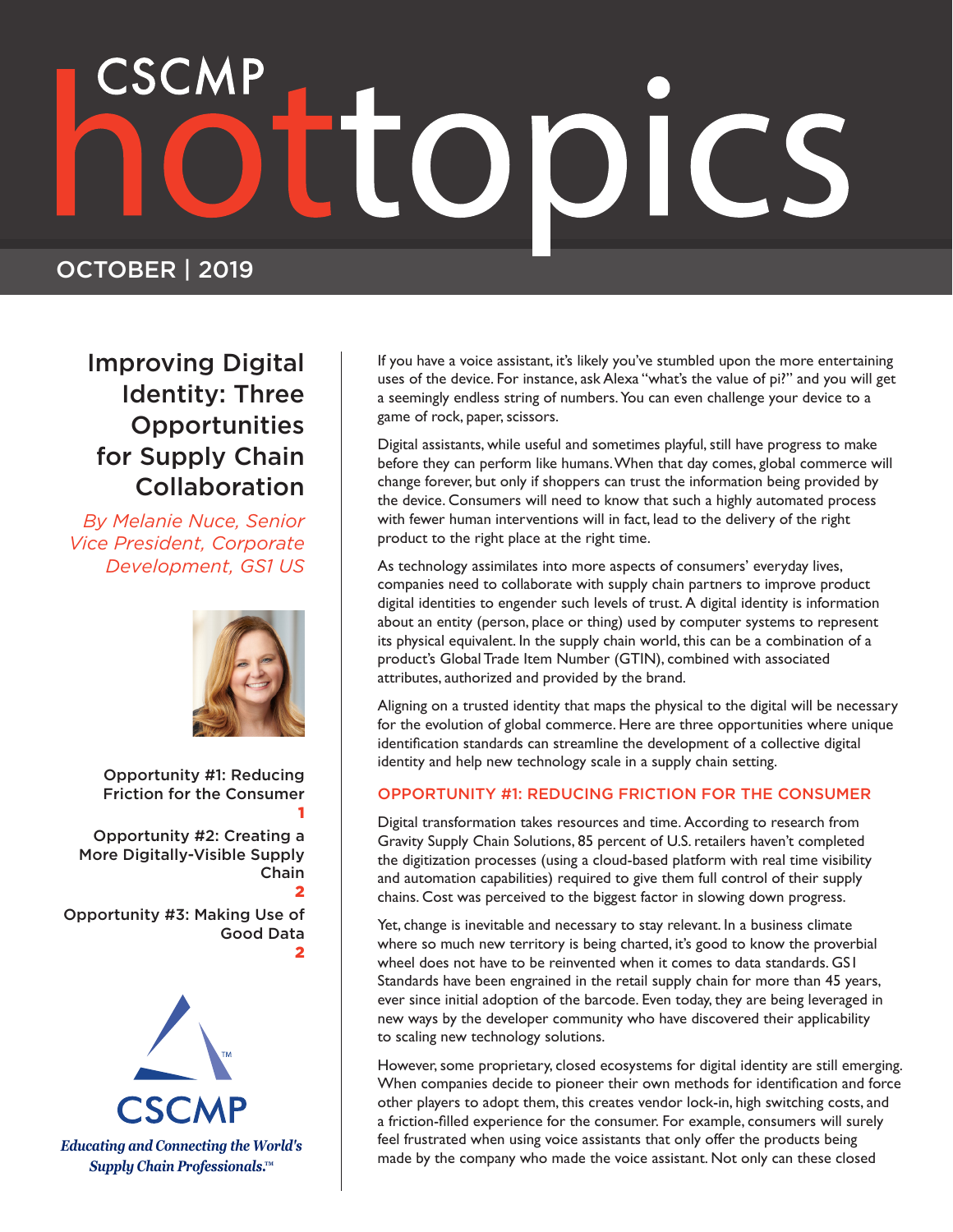## hottopics

Many companies are finding that investing in big data is the easy part, but actually using it in a meaningful way is the challenge.



ecosystems result in this type of potentially biased data, they could become too disparate to interoperate with other partners.

A cohesive, well-developed approach to digital identity across industries is critical for leaders of organizations to understand and support each other in the adoption of global digital identity efforts. By implementing standards, companies are demonstrating a consumer-first approach to data that ultimately leads to more win-win scenarios. By offering transparency, visibility and verification of information about any product, party or place, companies gain loyalty by removing perceived and real roadblocks to the information that consumers demand.

## OPPORTUNITY #2: CREATING A MORE DIGITALLY-VISIBLE SUPPLY CHAIN

Digital identity allows anyone to follow a product from manufacture to use, resulting in complete visibility—which could not be more important given the amount of real-time information the consumer demands today. According to a recent study by ProShip, a whopping 97% of customers expect the ability to track their purchases throughout the shipment process. And yet, only six percent of supply chain professionals surveyed by Geodis said they have full end-to-end visibility of their supply chains.

Digital identity can play a critical role in enhancing supply chain visibility by facilitating item level serialization. Serialization offers the possibility of issuing a unique identity for every individual item in the production line and unifying it with corresponding digital data. This holds particular promise for the scale and development of the Internet of Things (IoT), when everything that can be connected, will be connected in the near future.

Imagine more seamless integration of what consumers want, such as certifications to prove fair trade, organic non-GMO, cruelty free, and other claims. This data can accompany an item on its journey, therefore contributing to greater information transparency and trust. According to Food Marketing Institute research, nearly 93% of consumers are more likely to be loyal to a brand when it commits to full transparency.

## OPPORTUNITY #3: MAKING USE OF GOOD DATA

Over the past few years, a lot of noise has been made about big data. Many companies are finding that investing in big data is the easy part, but actually using it in a meaningful way is the challenge. This is where conversations about "big data" really need to be focused on personalization strategies, as there is a major opportunity to strategically secure loyalty. Consumers are warming up to the idea of data being used to target them if there is perceived value or added convenience. RedPoint Global survey revealed that 63 percent of consumers expect personalization as a standard of service and believe they are recognized as an individual when sent special offers.

As data insights become even more closely linked with sales, supply chain partners need to collaborate on the quality, format and frequency in which they receive data from each other. Digital identity based on standards is foundational for this progress. For example, inventory data and product details that feed into a retail app's algorithm to produce more personalized results for the consumer will rely on the common global format that standards provide. They are also critical to reduce returns, as consumers will be able to digitally experience a product that matches